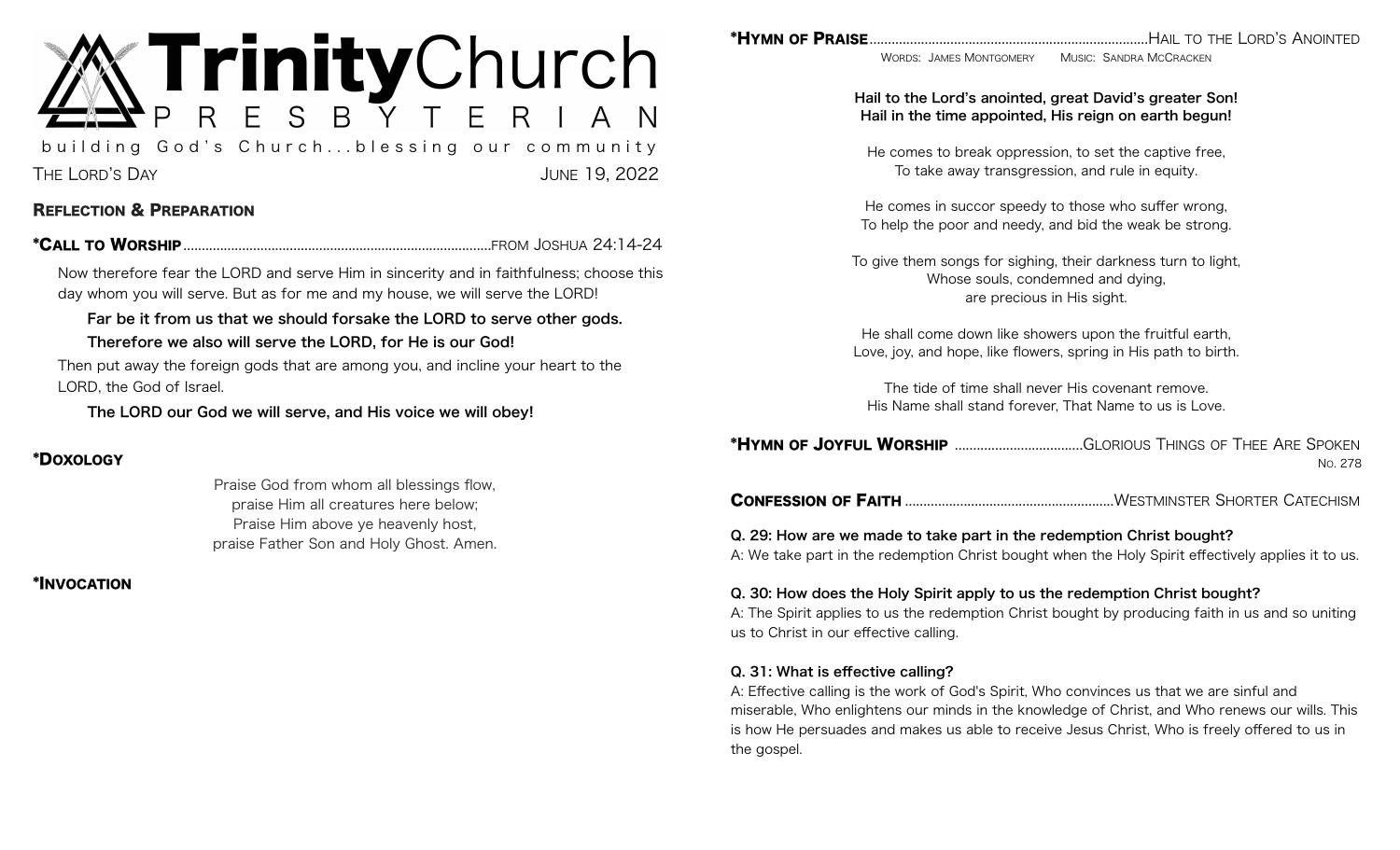#### SCRIPTURE READING ..J .............................................................................................................. AMES 3

#### \*HYMN OF ASSURANCE C ......................................................................................... OME YE SINNERS

WORDS: JOSEPH HART, 1759 MUSIC: MATTHEW SMITH

Come, ye sinners, poor and wretched, weak and wounded, sick and sore; Jesus, ready, stands to save you, full of pity, joined with power. He is able, He is able; He is willing; doubt no more.

Come ye needy, come, and welcome, God's free bounty glorify; True belief and true repentance, every grace that brings you nigh. Without money, without money come to Jesus Christ and buy.

Come, ye weary, heavy laden, bruised and broken by the fall; If you tarry 'til you're better, you will never come at all. Not the righteous, not the righteous; sinners Jesus came to call.

Let not conscience make you linger, nor of fitness fondly dream; All the fitness He requires is to feel your need of Him. This He gives you, this He gives you, ʻtis the Spirit's rising beam.

Lo! The Incarnate God, ascended; pleads the merit of His blood. Venture on Him; venture wholly, let no other trust intrude. None but Jesus, none but Jesus can do helpless sinners good.

|--|--|

#### SERMON 1 P .............................................................................................................................. ETER 1:3-9

<sup>3</sup> Blessed be the God and Father of our Lord Jesus Christ! According to his great mercy, he has caused us to be born again to a living hope through the resurrection of Jesus Christ from the dead, 4 to an inheritance that is imperishable, undefiled, and unfading, kept in heaven for you, 5 who by God's power are being guarded through faith for a salvation ready to be revealed in the last time. <sup>6</sup> In this you rejoice, though now for a little while, if necessary, you have been grieved by various trials, 7 so that the tested genuineness of your faith—more precious than gold that perishes though it is tested by fire̶may be found to result in praise and glory and honor at the revelation of Jesus Christ. 8 Though you have not seen him, you love him. Though you do not now see him, you believe in him and rejoice with joy that is inexpressible and filled with glory, 9 obtaining the outcome of your faith, the salvation of your souls.

#### HYMN OF ADORATION J .............................................................................. ESUS, STRONG AND KIND

MUSIC AND TEXT: RICH THOMPSON, JONNY ROBINSON, MICHAEL FARREN, COLIN BUCHANAN

Jesus said That if I thirst I should come to him No one else can satisfy I should come to him

Jesus said If I am weak I should come to him No one else can be my strength I should come to him

#### For the Lord is good and faithful He will keep us day and night We can always run to Jesus Jesus, strong and kind

Jesus said That if I fear I should come to him No one else can be my shield I should come to him

Jesus said if I am lost He will come to me And he showed me on that cross He will come to me

#### CORPORATE CONFESSION OF SIN

Lord Jesus Christ, though being in very nature God, when you came to redeem us you humbled yourself and made yourself nothing. Though you were rich, for our sakes you became poor, so that through your poverty we might become rich. We confess how unlike you we are in our attitudes and actions. We strive for recognition from others, and we sulk and become bitter if we do not get it. We attend to our own needs and concerns, yet fail to care for others except when it serves our purposes. Forgive us our sin and renew our hearts. Grant us to realize that we only achieve greatness and gain our lives by giving them away. Work in us by the power of your Spirit so that we become more like you and so bring glory to our Father in heaven. Amen. Please silently confess your sin before the LORD.

#### \*ASSURANCE OF PARDON I ............................................................................................ SAIAH 55:6-7

"Seek the LORD while he may be found; call upon him while he is near; let the wicked forsake his way, and the unrighteous man his thoughts; let him return to the LORD, that he may have compassion on him, and to our God, for he will abundantly pardon."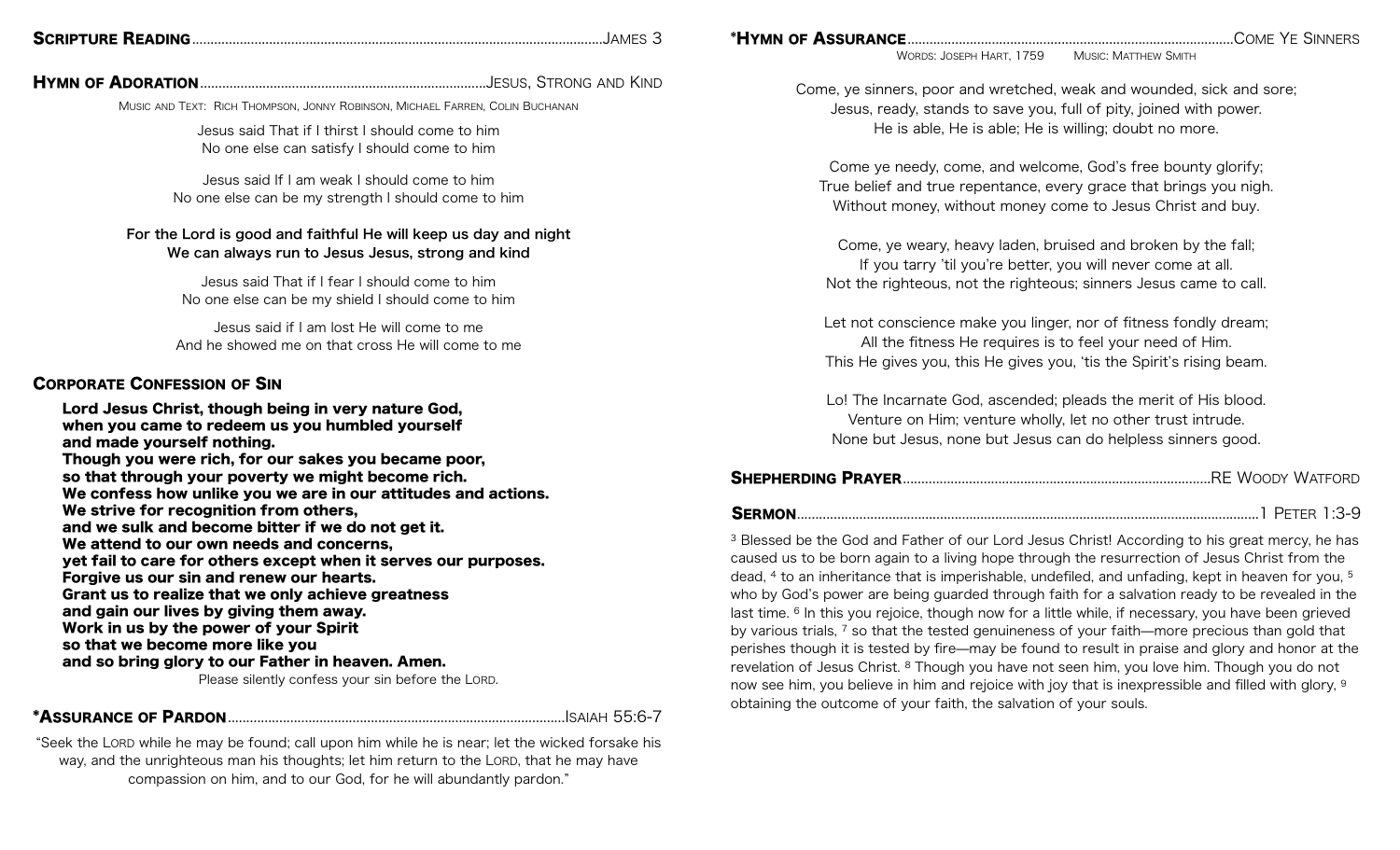# SERMON NOTES

### THE KARATE KID'S GUIDE TO LIVING LIFE IN A WORLD THAT'S HOSTILE TO THE GOSPEL - PART ONE 1 PETER 1:3-9

BLESSED BE

\*BENEDICTION

#### BORN AGAIN

LIVING HOPE

A KEPT INHERITANCE

KEPT HEIRS

#### REMEMBERING IN PRAYER THIS WEEK

Ministry Partner: Jeff & Iris Ketcham - serving with Navigators, based in Colorado while coordinating and overseeing ministries in twelve countries in Africa for training pastors and village leaders Our Troops: pray for Hunter Warren who is stationed at Eglin Air Force Base in FL and all of our troops and their chaplains around the world Church of the week: First Scots Presbyterian, Beaufort; Alex Mark, pastor

#### TRINITY FAMILY

Bob Beckett: recovering from hernia surgery Dan Steffen: hospitalized with infection Herb and Betty Tait: pray for the well-being of both of them. Herb is home after a recent stay in the hospital. Melonie Anderson: recovering from surgery after badly broken wrist Theresa Hickson: clear diagnosis of cause for ongoing respiratory issues Joe Junquet: recovering at home after surgery Claudia Wilkes: for her kidney function to continue at 25 percent to avoid dialysis Lawton Porter: ongoing therapy, healing for foot Linda Wells: neuropathy, improved stamina Christie Churchwell: relief from headaches